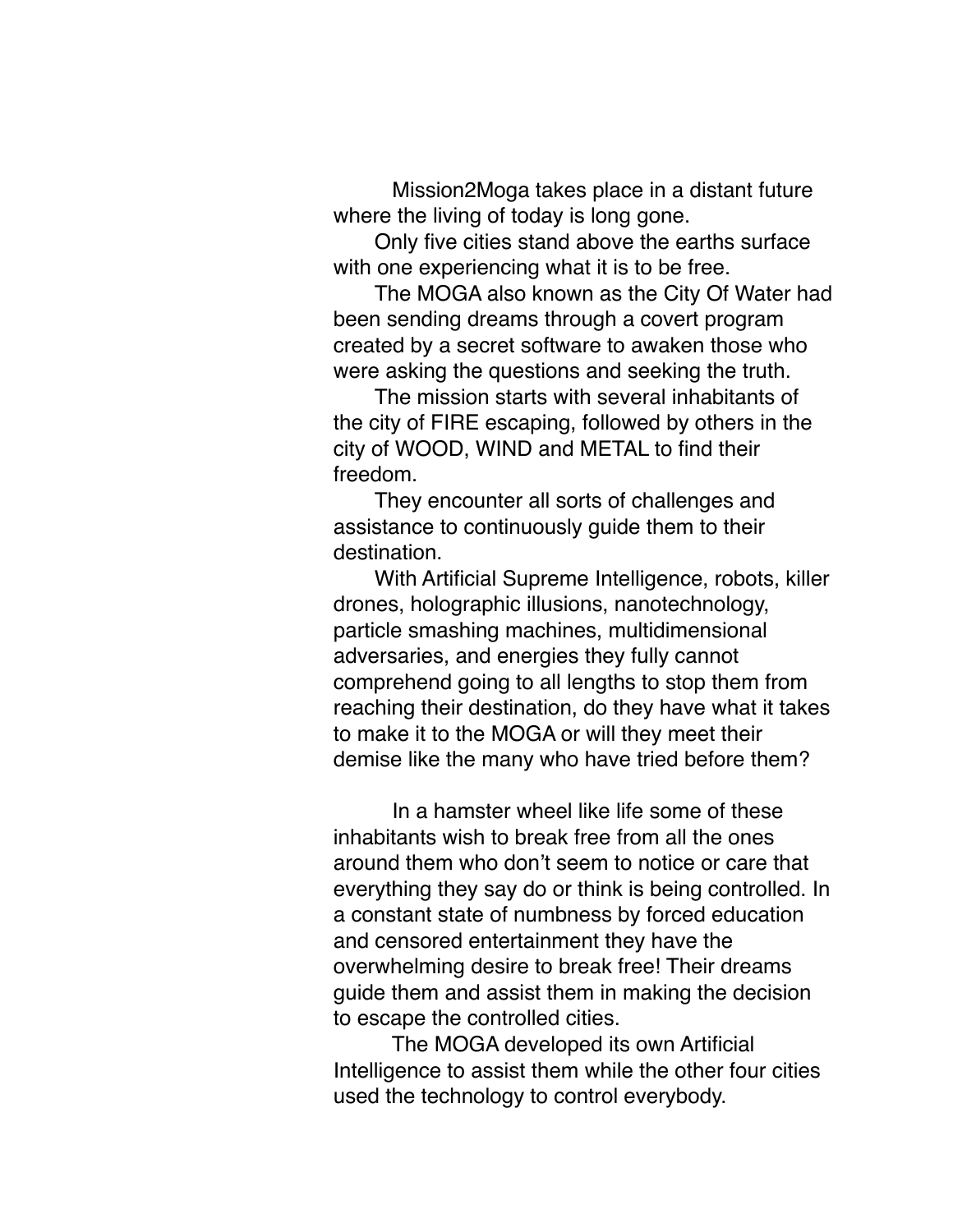Going into the very nature of family and what roles everyone acts out, the writer plays on the relationships within family one may experience in this game we call life.

 "Let me see if I can fully grasp your thoughts and wisdom...

This life is sometimes a prison

Or is the body that constructs this fate one lives in

While sharing an open heart can be futile

The open door can let darkness in

The tear is seen as weakness or the hug to close for

comfort even from the closest of kin

Kiss of a poisonous intention can seep in

Hand shake with tension sensing another ones weakness

inner trials of pain

The iris reveals truths

The voice conceals hurt

The boots walk away

Hands don't work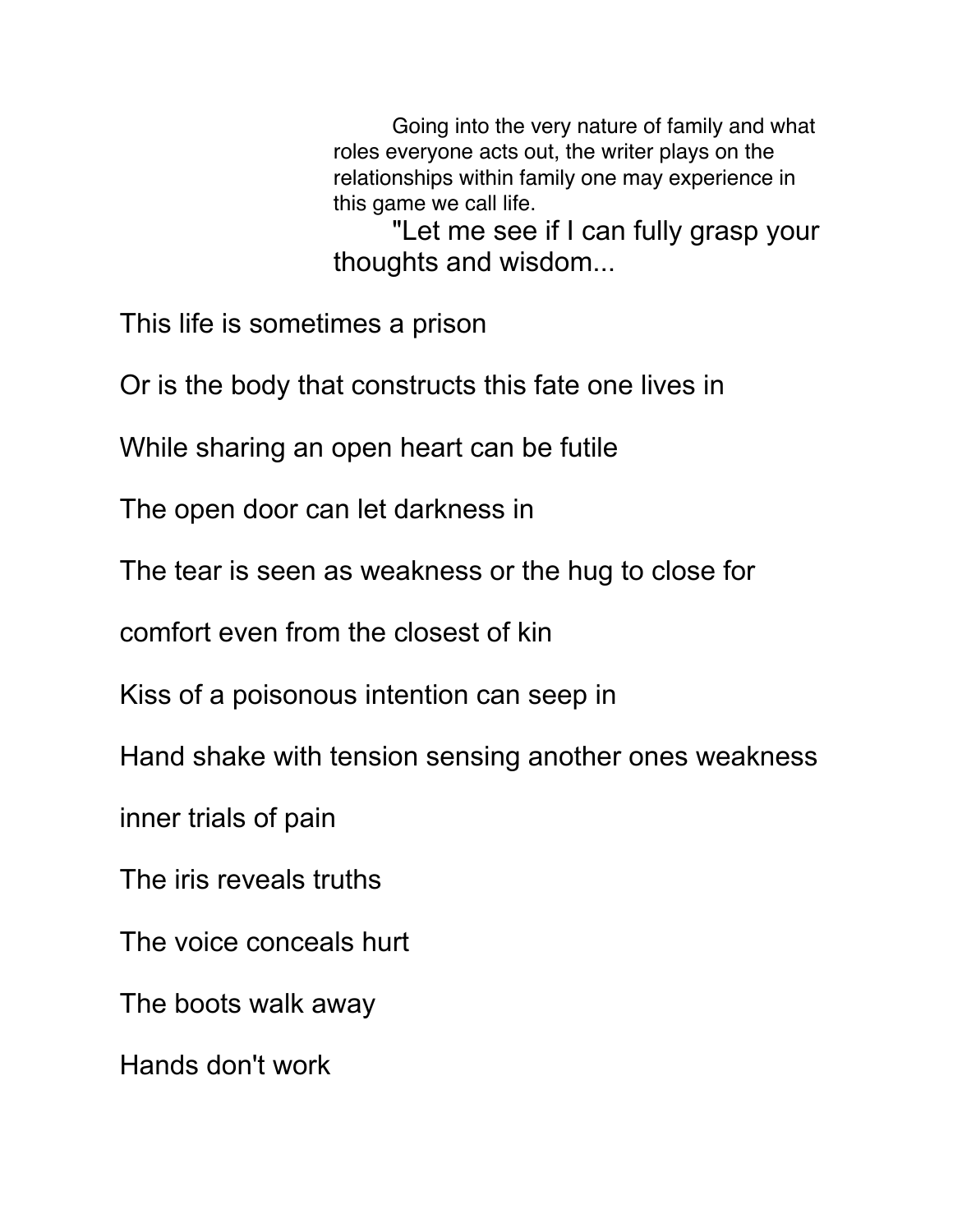How, what, or why should one play?

What's the point of it all?

What if I decide not to stay?

**Mother** 

Father

Brother

**Sister** 

Uncle

Aunt

Cousin

Friend

Who is true an in what order do I hold them in...

Why they pretend, should I too?

Is everyone lost, what am I to do?

Is this the end!!!?" Silver screamed with an unknowing

sentiment of confusion and anger.